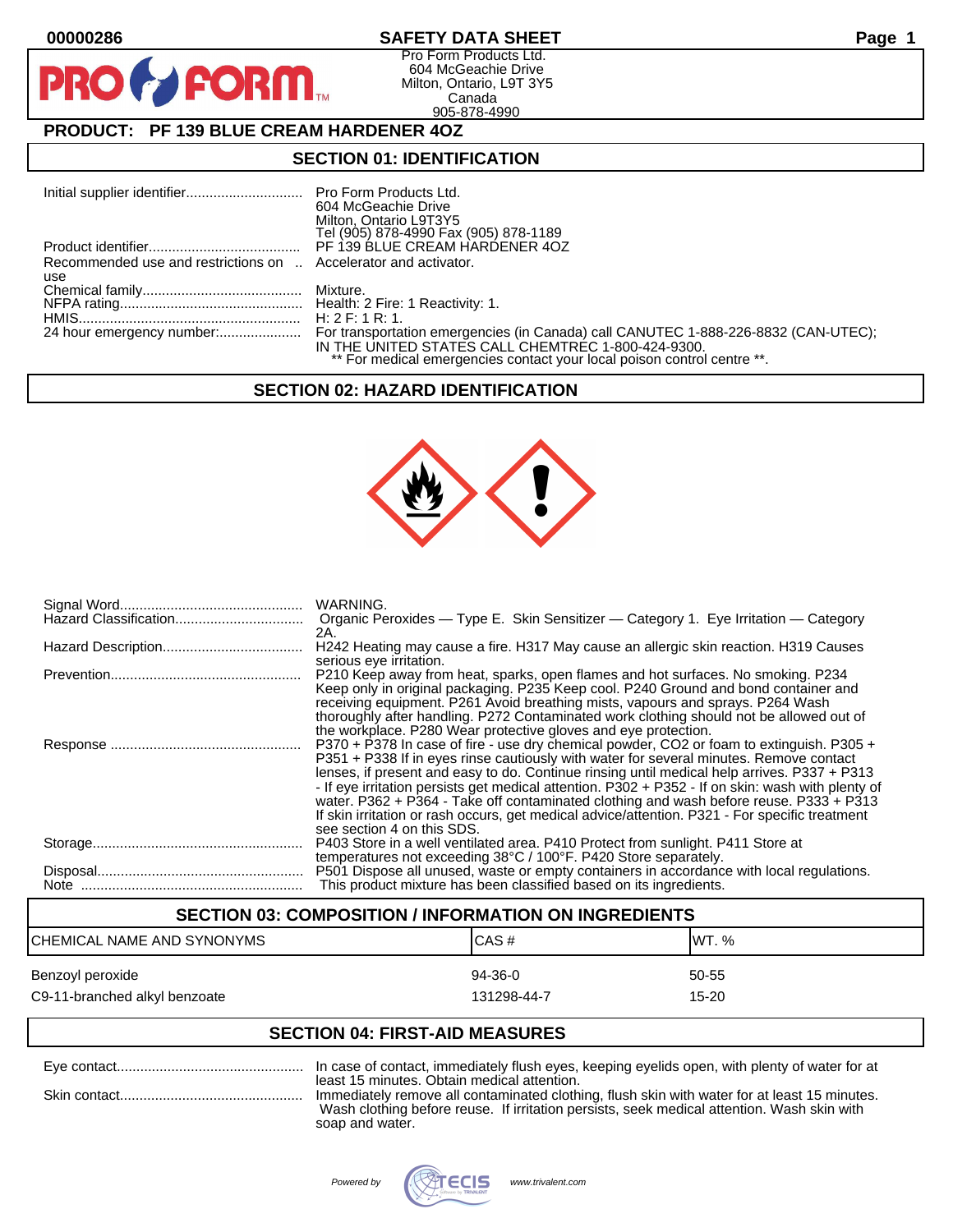**00000286 SAFETY DATA SHEET Page 2**

## **PRODUCT: PF 139 BLUE CREAM HARDENER 4OZ**

## **SECTION 04: FIRST-AID MEASURES**

|                                      | If inhaled, remove to fresh air. If not breathing, give artificial respiration. If breathing is |
|--------------------------------------|-------------------------------------------------------------------------------------------------|
|                                      | difficult, give oxygen, obtain medical attention.                                               |
|                                      | Do not induce vomiting. If ingestion is suspected, contact physician or poison control          |
|                                      | center immediately. If spontaneous vomiting occurs have victim lean forward with head           |
|                                      | down to prevent aspiration of fluid into the lungs. Never give anything by mouth to an          |
|                                      | unconscious person.                                                                             |
| Most important symptoms and effects, | Can cause skin sensitization. Causes serious eye irritation.                                    |
| whether acute or delayed             |                                                                                                 |
| Additional information               | Treat victims symptomatically. The main hazard from ingestion is aspiration of the liquid       |
|                                      | into the lungs producing chemical pneumonitis. In the event of an incident involving this       |
|                                      | product ensure that medical authorities are provided a copy of this safety data sheet.          |

#### **SECTION 05: FIRE-FIGHTING MEASURES**

| Suitable and unsuitable extinguishing<br>media                                                                     | "Alcohol" foam, CO2, dry chemical. Do not use water in a jet.                                                                                                                                                                                                                                 |
|--------------------------------------------------------------------------------------------------------------------|-----------------------------------------------------------------------------------------------------------------------------------------------------------------------------------------------------------------------------------------------------------------------------------------------|
| Specific hazards arising from the<br>hazardous product, such as the nature of<br>any hazardous combustion products | Thermal decomposition products are toxic. May include: Oxides of carbon (CO, CO2).<br>Emits toxic fumes under fire conditions.                                                                                                                                                                |
| Special protective equipment and<br>precautions for fire-fighters                                                  | Firefighter should be equipped with self-contained breathing apparatus and full protective<br>clothing to protect against potentially toxic and irritating fumes. Cool fire-exposed<br>containers with cold water spray. Heat will cause pressure buildup and may cause<br>explosive rupture. |
| Unusual fire / explosion hazards                                                                                   | Vapours may be heavier than air. May travel long distances along the ground before<br>igniting and flashing back to vapour source. This material is an oxidizer and may increase<br>the intensity of any fire and the possibility of an explosion.                                            |

#### **SECTION 06: ACCIDENTAL RELEASE MEASURES**

 Leak/spill.................................................. Ventilate. Eliminate all sources of ignition. Isolate area and keep unauthorized people away. Do not walk through spilled material. Contain the spill. Prevent runoff into drains, sewers, and other waterways. Absorb with earth, sand, or another dry inert material. Recover spilled material and place in suitable containers for recycling or disposal. Avoid solvent cleaners. Spilled material and water rinses are classified as chemical waste, and must be disposed of in accordance with current local, provincial, state, and federal regulations.

#### **SECTION 07: HANDLING AND STORAGE**

| Precautions for safe handling<br>Conditions for safe storage, including any | Keep away from heat, sparks, and open flame. Do not breathe vapours, mist or dust. Avoid<br>all skin contact and ventilate adequately, otherwise wear an appropriate breathing<br>apparatus. Handle in accordance with good industrial hygiene and safety practices. Always<br>adopt precautionary measures against build-up of static which may arise from appliances,<br>handling and the containers in which product is packed. Handle and open container with<br>care. Employees should wash hands and face before eating or drinking. |
|-----------------------------------------------------------------------------|--------------------------------------------------------------------------------------------------------------------------------------------------------------------------------------------------------------------------------------------------------------------------------------------------------------------------------------------------------------------------------------------------------------------------------------------------------------------------------------------------------------------------------------------|
| incompatibilities                                                           | Keep away from heat, sparks, and open flames. Keep container closed when not in use.<br>Store away from strong oxidizers. Store away from acids.                                                                                                                                                                                                                                                                                                                                                                                           |

## **SECTION 08: EXPOSURE CONTROLS / PERSONAL PROTECTION**

| <b>I</b> INGREDIENTS             | TWA              | <b>ACGIH TLV</b><br><b>STEL</b>                                                                                                                                                                                                                                                                                                                                                                                                                                                                                                                     | <b>OSHA PEL</b><br>PEL | <b>STEL</b>     | <b>NIOSH</b><br>IREL |
|----------------------------------|------------------|-----------------------------------------------------------------------------------------------------------------------------------------------------------------------------------------------------------------------------------------------------------------------------------------------------------------------------------------------------------------------------------------------------------------------------------------------------------------------------------------------------------------------------------------------------|------------------------|-----------------|----------------------|
| Benzoyl peroxide                 | $5 \text{ mg/m}$ | Not Established                                                                                                                                                                                                                                                                                                                                                                                                                                                                                                                                     | $5 \text{ mg/m}$       | Not Established | 5 mg/m3 TWA          |
| C9-11-branched alkyl<br>benzoate | No data          |                                                                                                                                                                                                                                                                                                                                                                                                                                                                                                                                                     |                        |                 |                      |
| Appropriate engineering controls |                  | Local exhaust ventilation is recommended. Wear an appropriate, properly fitted respirator<br>when contaminant levels exceed the recommended exposure limits.<br>Liquid chemical goggles.<br>Chemical resistant gloves.<br>Wear adequate profective clothes.<br>Safety boots per local regulations.<br>Emergency showers and eye wash stations should be available.<br>Provide natural or mechanical ventilation to control exposure levels below airborne<br>exposure limits. Local mechanical exhaust ventilation should be used at sources of air |                        |                 |                      |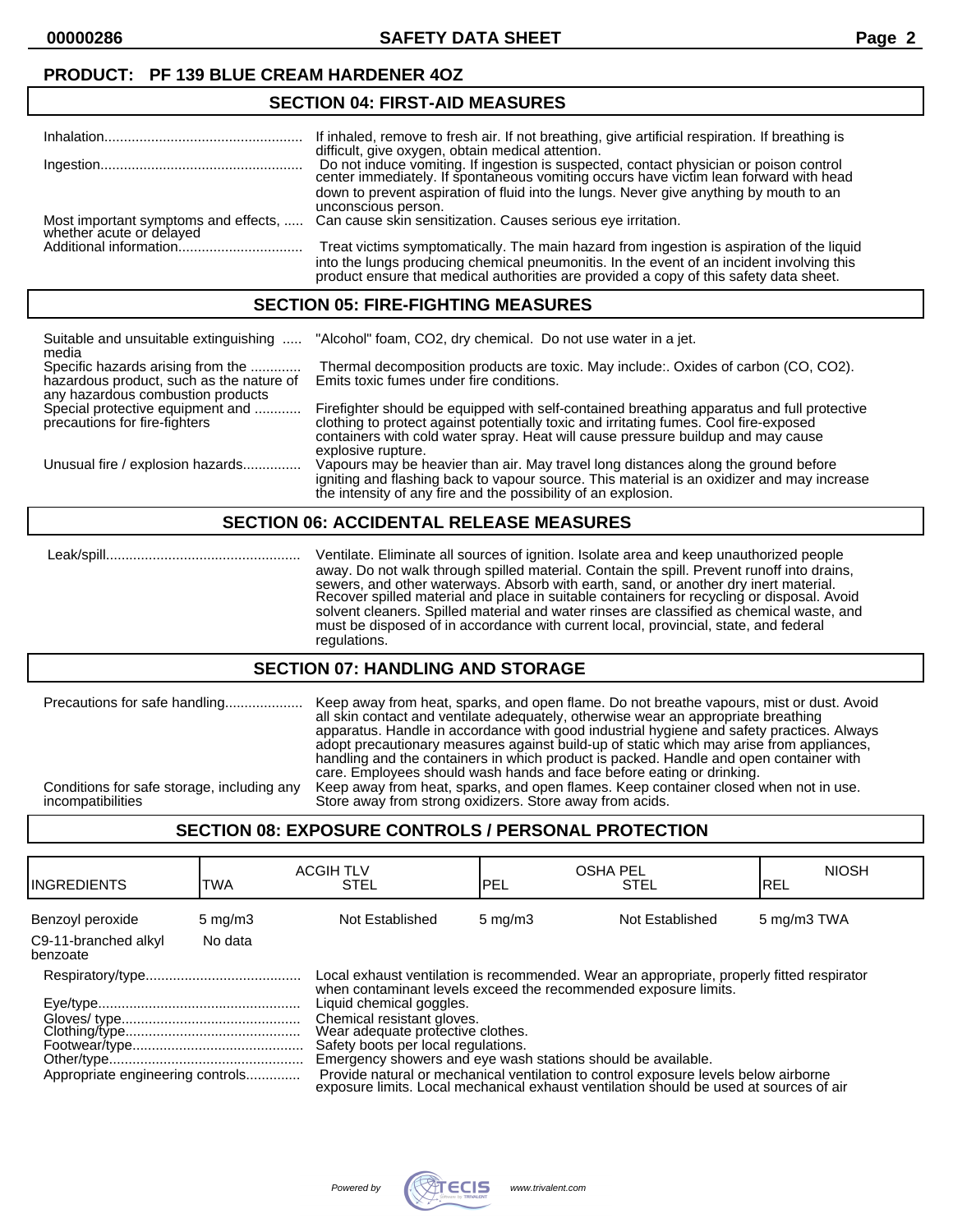#### **PRODUCT: PF 139 BLUE CREAM HARDENER 4OZ**

#### **SECTION 08: EXPOSURE CONTROLS / PERSONAL PROTECTION**

Appropriate engineering controls.............. contamination, such as open process equipment, or during purging operations, to capture gases and fumes that may be emitted. Standard reference sources regarding industrial ventilation (ie. ACGIH industrial ventilation) should be consulted for guidance about adequate ventilation.

#### **SECTION 09: PHYSICAL AND CHEMICAL PROPERTIES**

| Appearance/Physical state                      | Paste / solid.  |
|------------------------------------------------|-----------------|
|                                                | Blue/white.     |
|                                                | No data.        |
| Odour threshold (ppm)                          | Not available.  |
|                                                | No data.        |
| Melting / Freezing point (deg C)               | No data.        |
| Initial boiling point / boiling range (deg C). | No data.        |
| Flash point (deg C), method                    | 94.             |
|                                                | No data.        |
| Flammability (solids and gases)                | Not applicable. |
| Upper flammable limit (% vol)                  | No data.        |
| Lower flammable limit (% vol)                  | No data.        |
| Vapour pressure (mm Hg)                        | No data.        |
| Vapour density (air=1)                         | No data.        |
| Relative Density (Specific Gravity)            | 1.2.            |
|                                                | 10.             |
|                                                | No data.        |
| Partition coefficient - n-octanol/water        | Not available.  |
| Auto ignition temperature (deg C)              | Not available.  |
| Decomposition temperature                      | Not available.  |
|                                                | Not available.  |
|                                                | 2.3 lbs/USG.    |

## **SECTION 10: STABILITY AND REACTIVITY**

| Possibility of hazardous reactions                      |
|---------------------------------------------------------|
| Conditions to avoid, including static                   |
| discharge, shock or vibration<br>Incompatible materails |
|                                                         |
| the consideration of a second contribution and changes. |

Stable at normal temperatures and pressures. Reactivity .................................................. Hazardous polymerization will not occur. Avoid heat, sparks and flames. Hazardous polymerization will not occur. Avoid heat, spark, open flames.

Strong oxidizing agents. Acids.

Hazardous decomposition products.......... No hazardous decomposition products when stored and handled correctly. See hazardous combustion products section 5.

# **SECTION 11: TOXICOLOGICAL INFORMATION**

| IINGREDIENTS                                                      |                                                                                                                                                                                                                                               | ILC50                        | LD50                   |
|-------------------------------------------------------------------|-----------------------------------------------------------------------------------------------------------------------------------------------------------------------------------------------------------------------------------------------|------------------------------|------------------------|
| Benzoyl peroxide                                                  |                                                                                                                                                                                                                                               | $>24.3$ mg/L (4 hr., vapour) | 7710 mg/kg (Rat, Oral) |
| C9-11-branched alkyl benzoate                                     |                                                                                                                                                                                                                                               | Not available                | Not available          |
| Effects of acute exposure                                         | Eye contact. Skin contact. Ingestion. Inhalation.<br>Causes serious eye irritation. Contact with paste may result in irritation, redness, tearing,<br>and blurred vision. May cause sensitization by skin contact. May cause skin irritation. |                              |                        |
| Effects of chronic exposure<br>Sensitizing capability of material | Prolonged or repeated skin contact may cause drying or cracking of skin.<br>This product is not listed by NTP, IARC or regulated as a carcinogen by OSHA.<br>No data.<br>May cause sensitization by skin contact.                             |                              |                        |

#### **SECTION 12: ECOLOGICAL INFORMATION**

Environmental........................................... Do not allow to enter waters, waste water or soil. This material meets the definition of a marine pollutant.

Other adverse effects Persistence and degradability......................... Not available.

## **SECTION 13: DISPOSAL CONSIDERATIONS**

Information on safe handling for disposal . Empty containers must be handled with care due to product residue. Dispose of as an and methods of disposal, including any industrial waste in a manner acceptable to good waste management practice and in contaminated packaging accordance with applicable local, provincial/State or federal regulations.